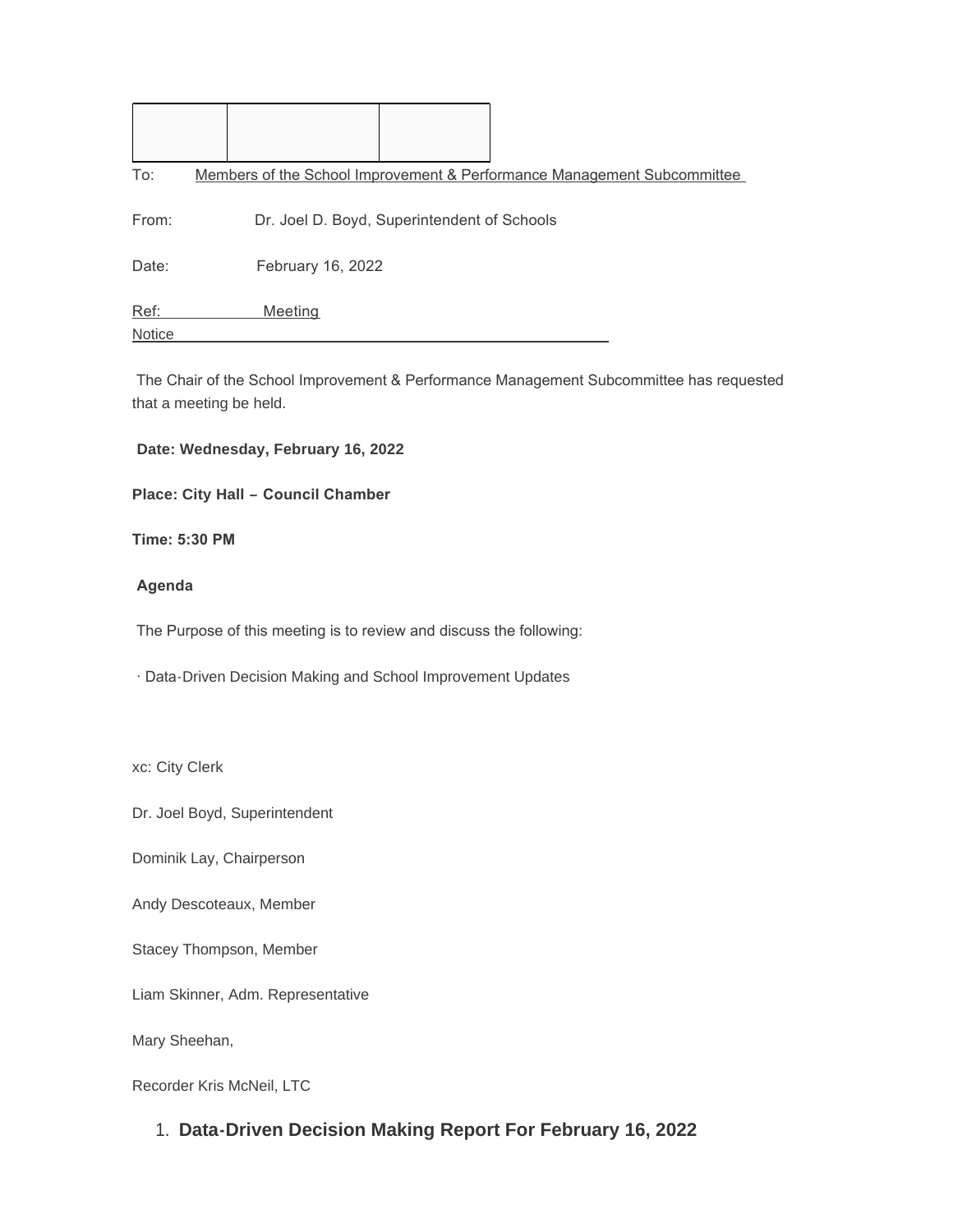Documents:

DATA-DRIVEN DECISION MAKING REPORT FOR FEBRUARY 16, 2022.PDF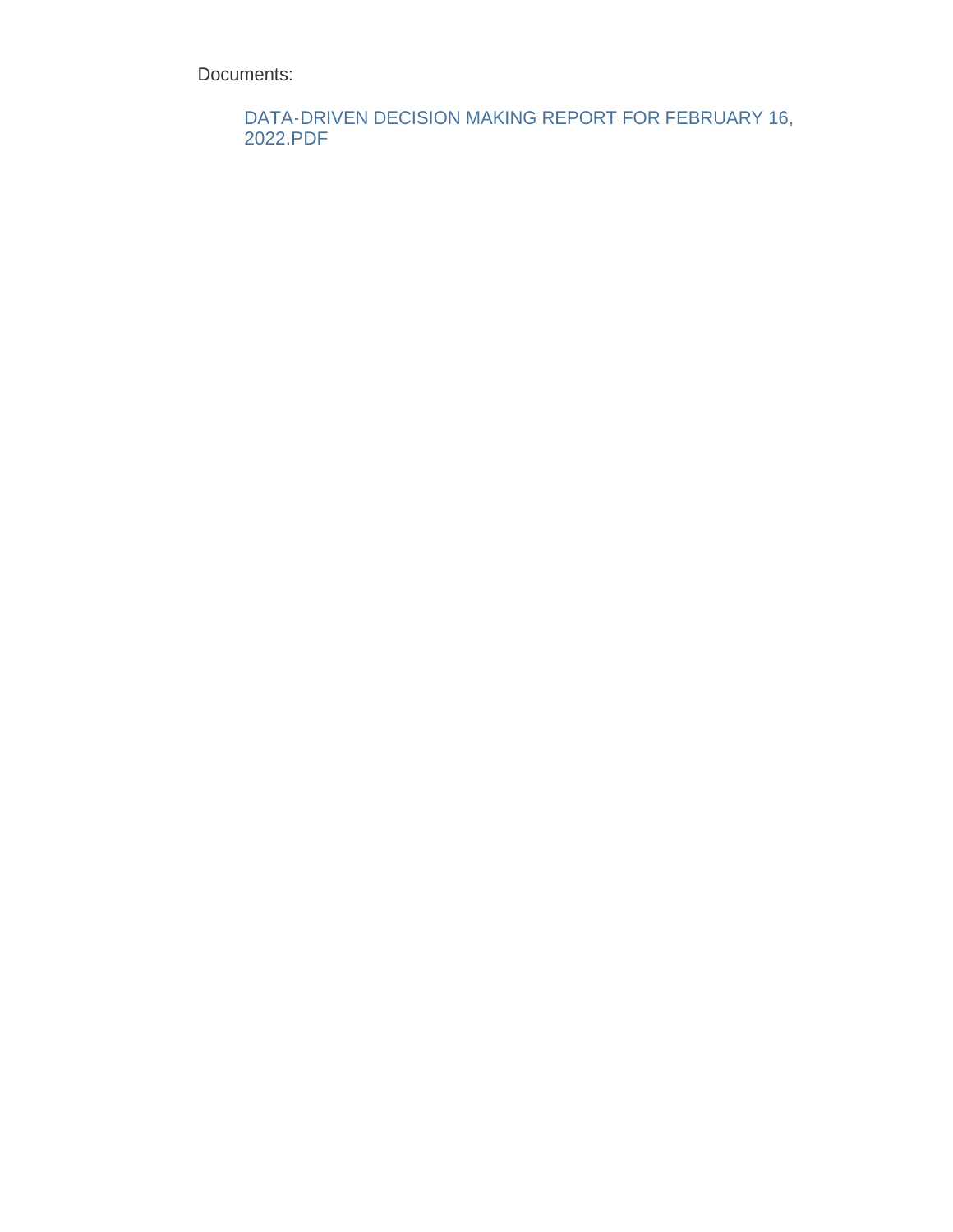# Lowell Public Schools **Data-Driven Decision Making and School Support**

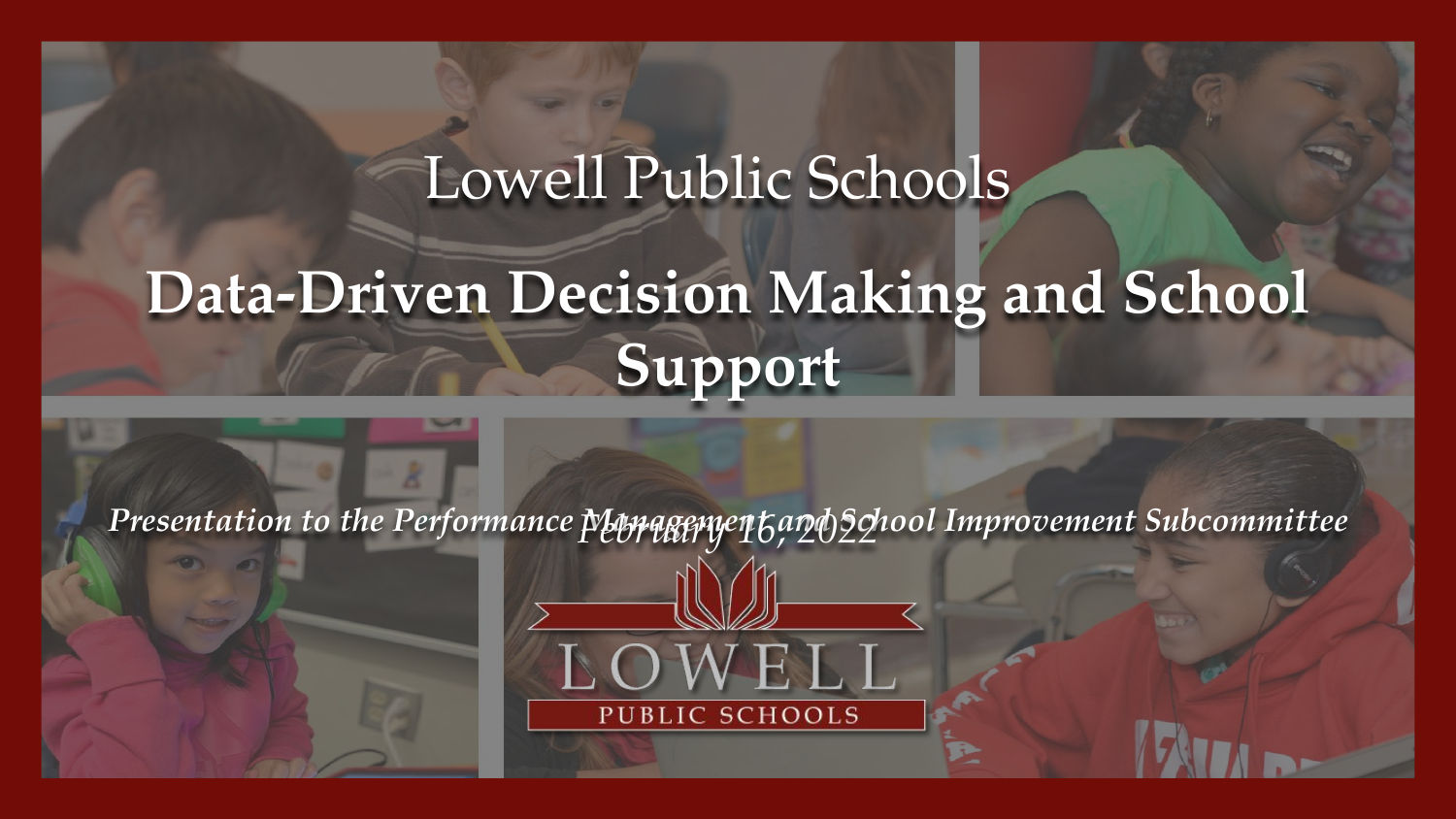

# <sup>2</sup> *Agenda*

- 1. Our theory of action for districtwide improvement
- 2. Key questions that drive the development of our model of support for schools
- 3. Characteristics of high performing schools
- 4. Our ongoing work to build a culture of data-driven decision-making across all schools and departments
- 5. Refining our model of differentiated support and accountability with improved access to and use of relevant data
- 6. Next steps for translating theory into practice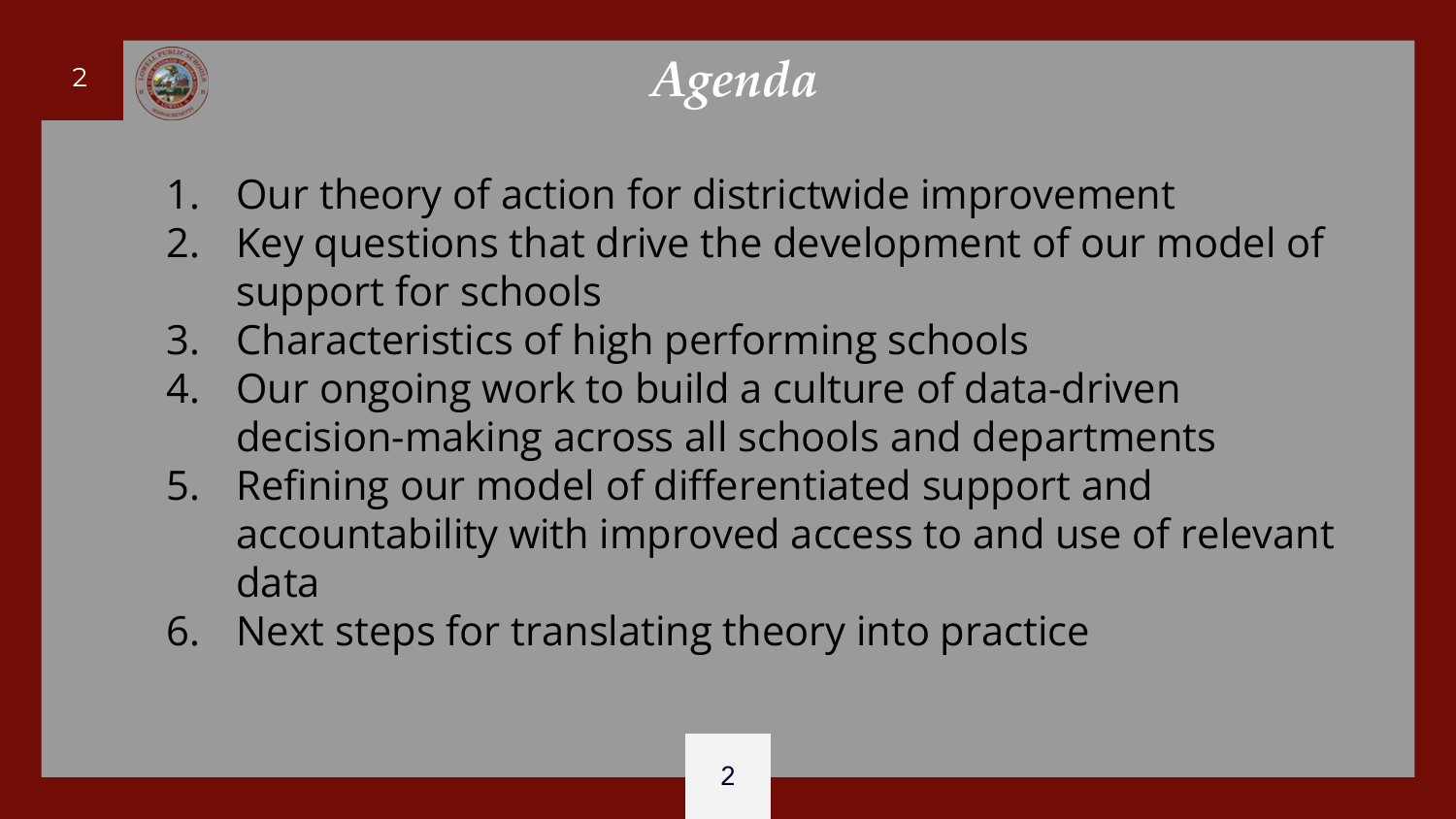

### <sup>3</sup> *Our Theory of Action Creating a pathway from the cradle to career success for every child*

If we:

- Expand early learning opportunities from birth to age 5, through a coordination of services with community partners, ensuring that every child in Lowell is academically, emotionally and socially ready for kindergarten on Day 1;
- Increase **access** for all students to high performing seats through the continuous improvement of all schools, including an expansion of high demand programs and an intensive focus on turning around historically underperforming schools;
- Align the curriculum and secondary school programs with the expectations of colleges and the requirements of the future workforce; and
- Leverage the richness of Lowell's diversity by focusing all of our work on our fundamental commitment to equity.

#### Then:

- We can truly deliver on the inherent promise we make to each family who enrolls in our public schools by providing a high quality education to every child, and
- Ensure that all students regardless of race, ethnicity, linguistic background or family income graduate from high school ready to enter the college or career of his or her choice.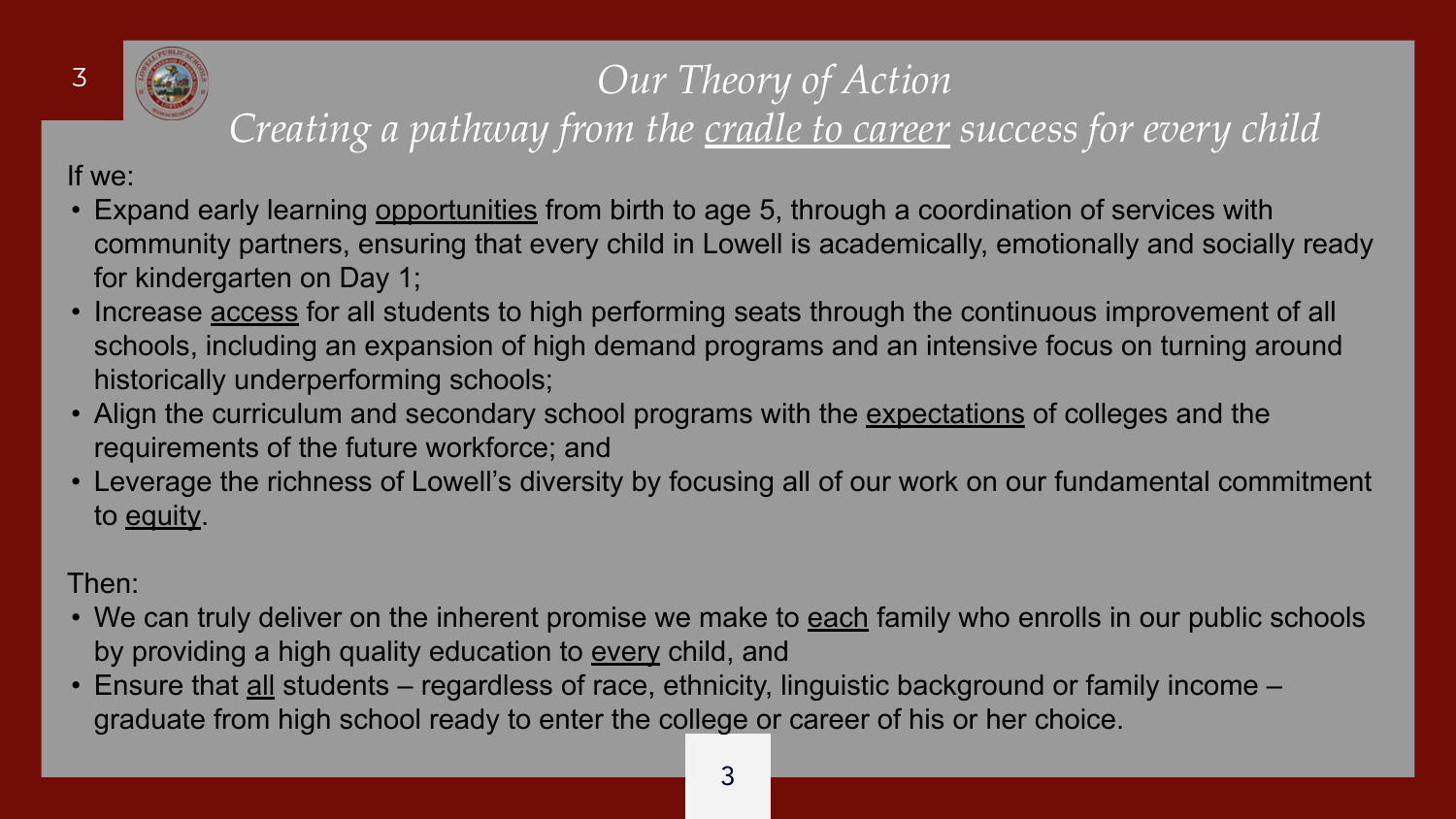

# <sup>4</sup> *Our Theory of Action*

## *Creating a pathway from the cradle to career success for every child*

If we:

- Expand early learning opportunities from birth to age 5, through a coordination of services with community partners, ensuring that every child in Lowell is academically, emotionally and socially ready for kindergarten on Day 1;
- **• Increase access for all students to high performing seats through the continuous improvement of all schools, including an expansion of high demand programs and an intensive focus on turning around historically underperforming schools;**
- Align the curriculum and secondary school programs with the expectations of colleges and the requirements of the future workforce; and
- Leverage the richness of Lowell's diversity by focusing all of our work on our fundamental commitment to equity.

#### Then:

- We can truly deliver on the inherent promise we make to each family who enrolls in our public schools by providing a high quality education to every child, and
- Ensure that all students regardless of race, ethnicity, linguistic background or family income graduate from high school ready to enter the college or career of his or her choice.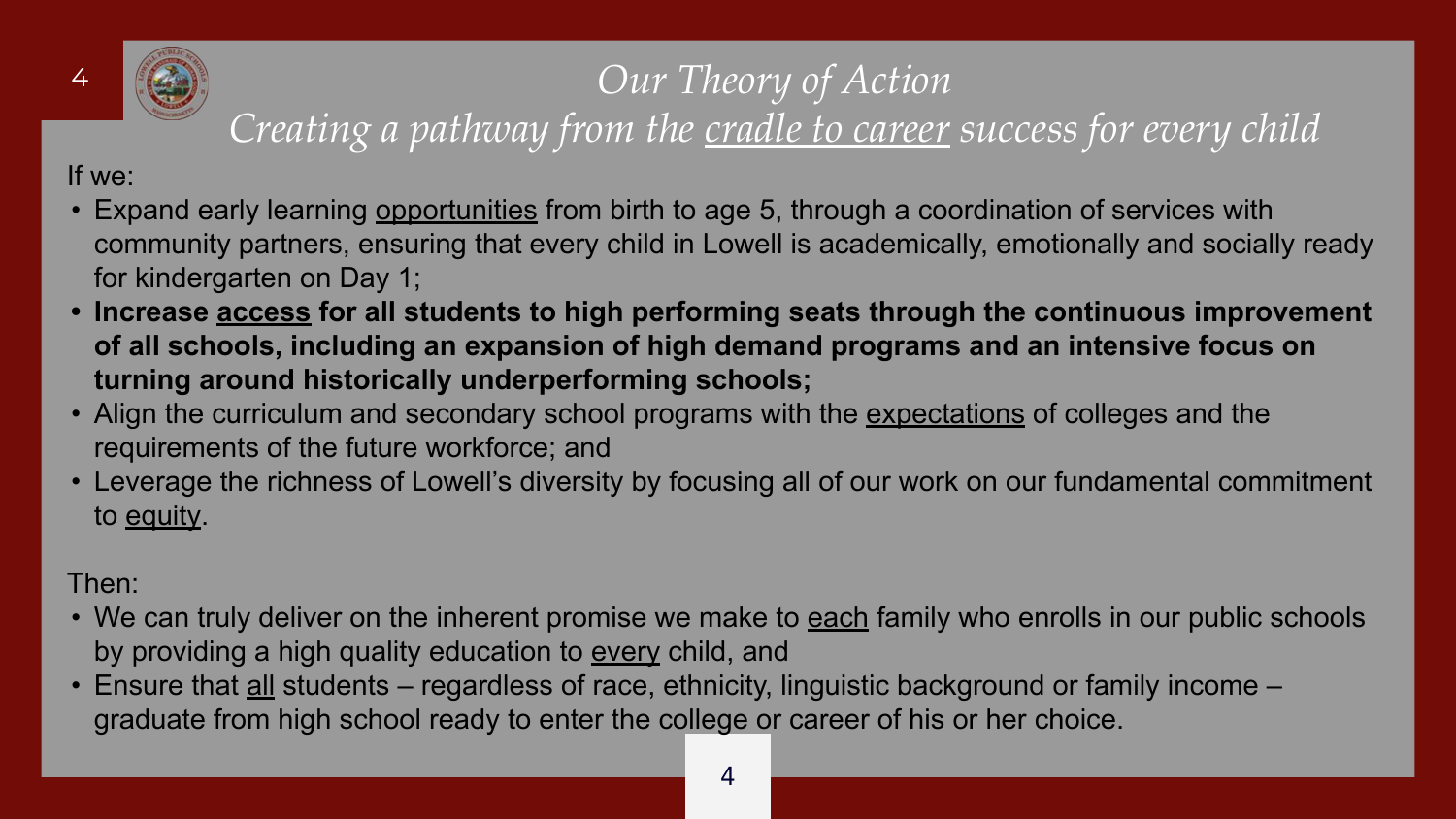

<sup>5</sup> *Key Questions*

- 1. What is high performance?
- 2. How do we raise all schools while simultaneously closing the performance gap among schools?
- 3. How are families informed and empowered to make choices among schools?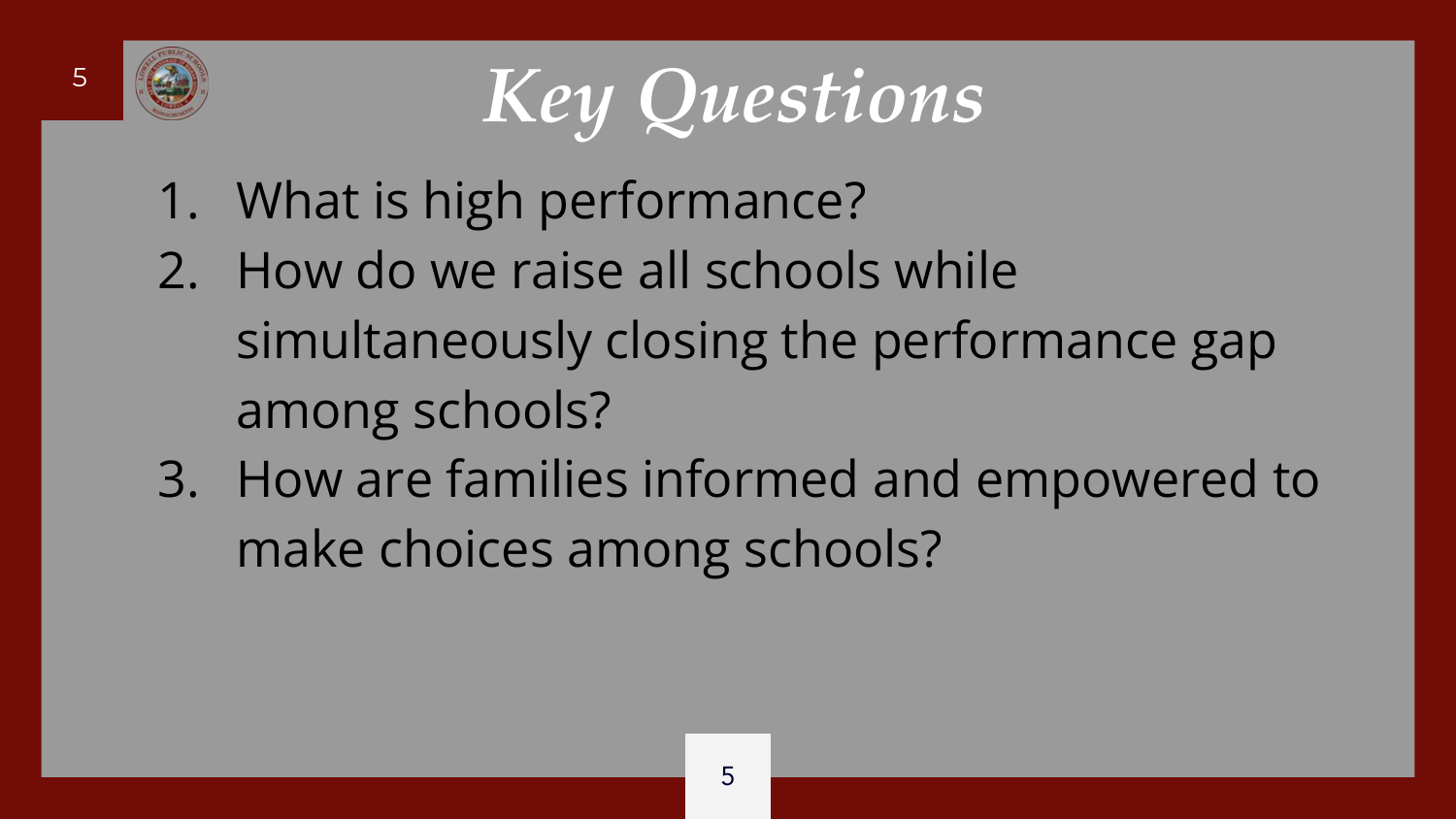

<sup>6</sup> *Key Questions*

- *1. What is high performance?*
- 2. How do we raise all schools while simultaneously closing the performance gap among schools?
- 3. How are families informed and empowered to make choices among schools?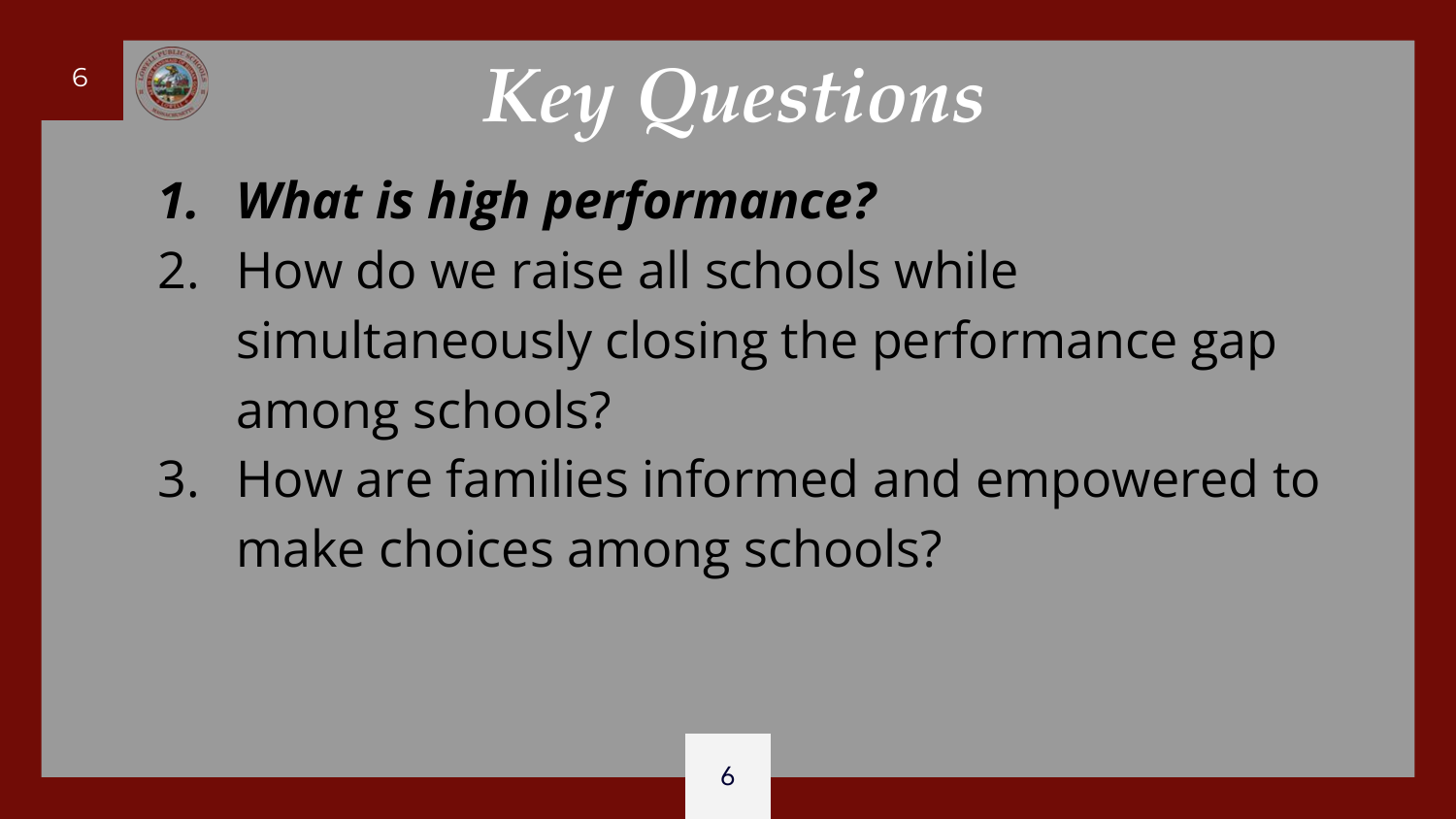

# <sup>7</sup> *Characteristics of High Performing Schools*

All of which can be tracked, measured, and improved:

- Academic Learning
- School culture
- High quality teaching
- Leadership
- **Community & Wellbeing**
- **Equity**
- Adult Responsibility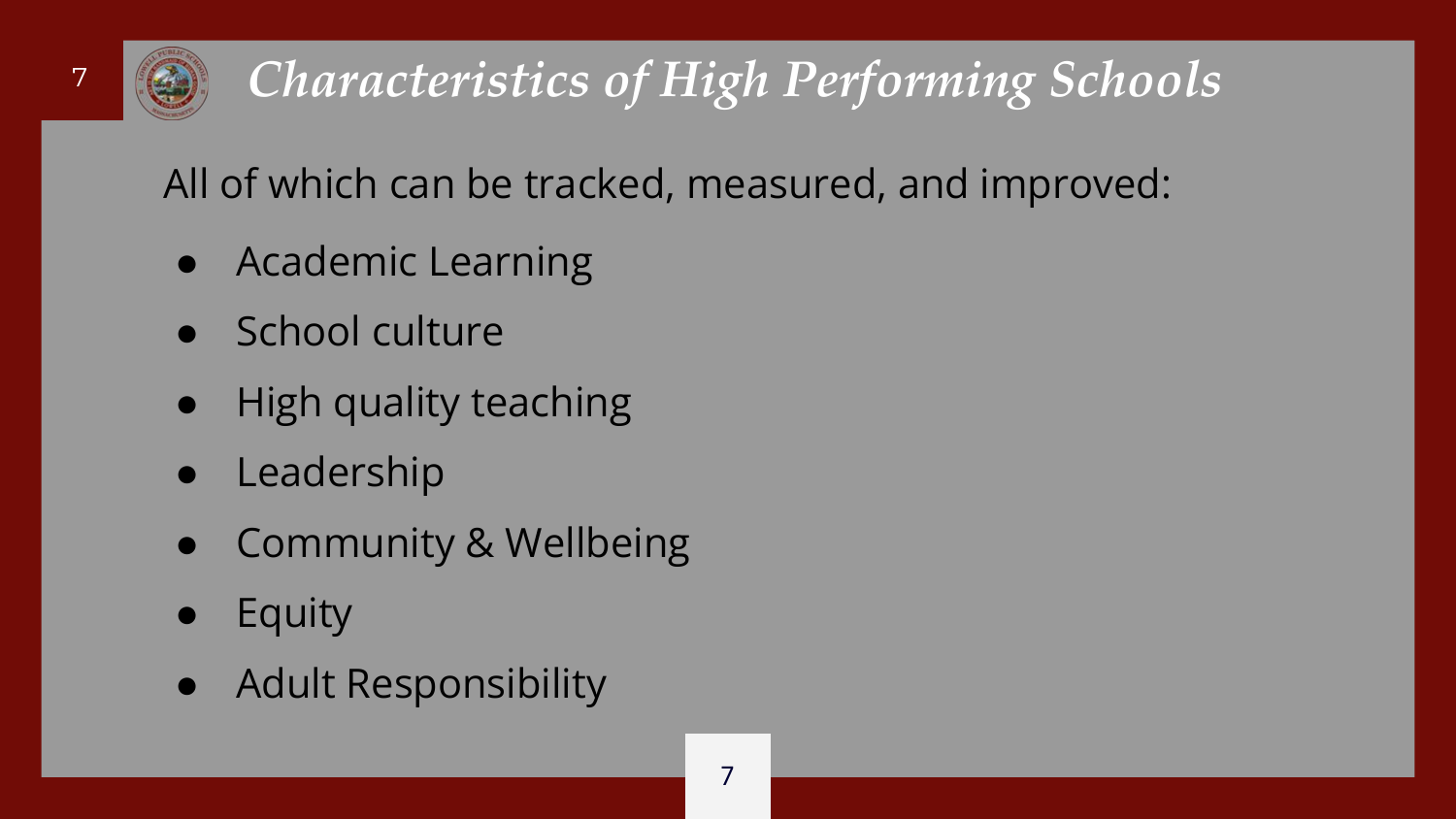# <sup>8</sup> *How does data support this work?*

- Ensure that educators are trained in best practices for data use
- Focus administrative tasks on school improvement goals
- Inform our community
- Continually strive for improvement of student outcomes
- Provide multiple measures of school performance and school climate and culture
- Provide data that can be useful for identifying schools in need of central office support
- Establish a baseline for setting short- and medium-term improvement goals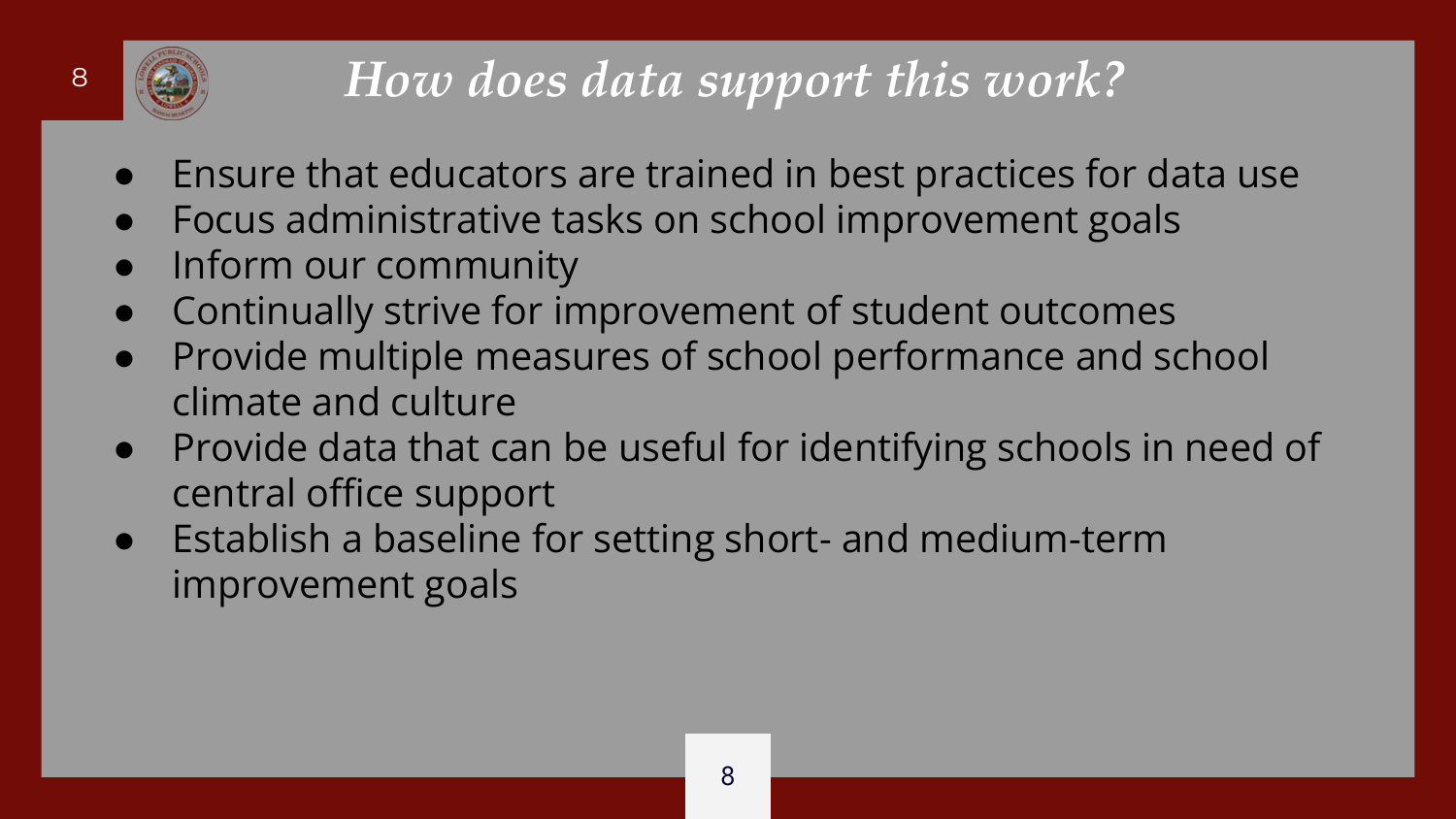

**District underwent Request for Proposal (RFP) process to identify a data visualization solution**

**RFP was placed on hold due to COVID-19 Pandemic**

**Reissued RFP process**

**Did not prove to be productive process as little vendor interest and not an alignment with district's student management system of Aspen (X2)**

**Rely on software tools that were already purchased, open-source free tools, or custom creations**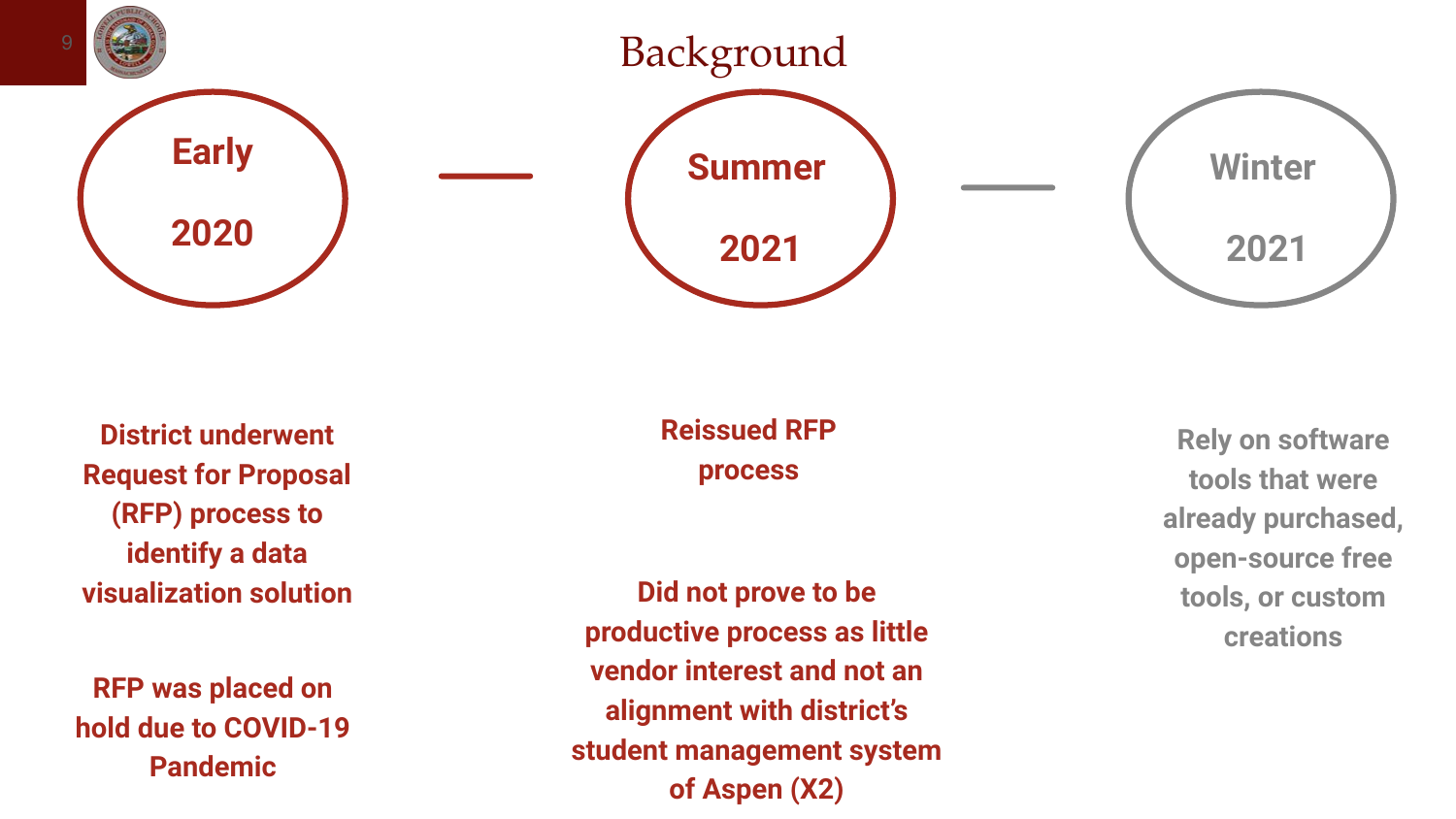## $\frac{10}{10}$  Current State - Use of various tools across the district

| <b>Google Data Studio</b>                                                     | Free tool that takes data and turns it into<br>informative and customizable<br>dashboards<br>Performance very slow<br>$\bullet$<br>Need to manually refresh the data<br>$\bullet$            |
|-------------------------------------------------------------------------------|----------------------------------------------------------------------------------------------------------------------------------------------------------------------------------------------|
| <b>Microsoft Office/Google</b><br><b>Suite</b>                                | Data is housed in and analyzed in Word,<br><b>Excel, and PowerPoint and Google Suite</b><br>products<br>Rely on copy/paste methods, manual<br>$\bullet$<br>updates, and staff time           |
| <b>Structured Query Language</b><br>(SQL) Server Reporting<br><b>Services</b> | Platform to visualize various types of data<br>$\bullet$<br>including assessment, attendance, and<br>course grades<br>Data is in real-time<br>Lacks predictive analytics that district seeks |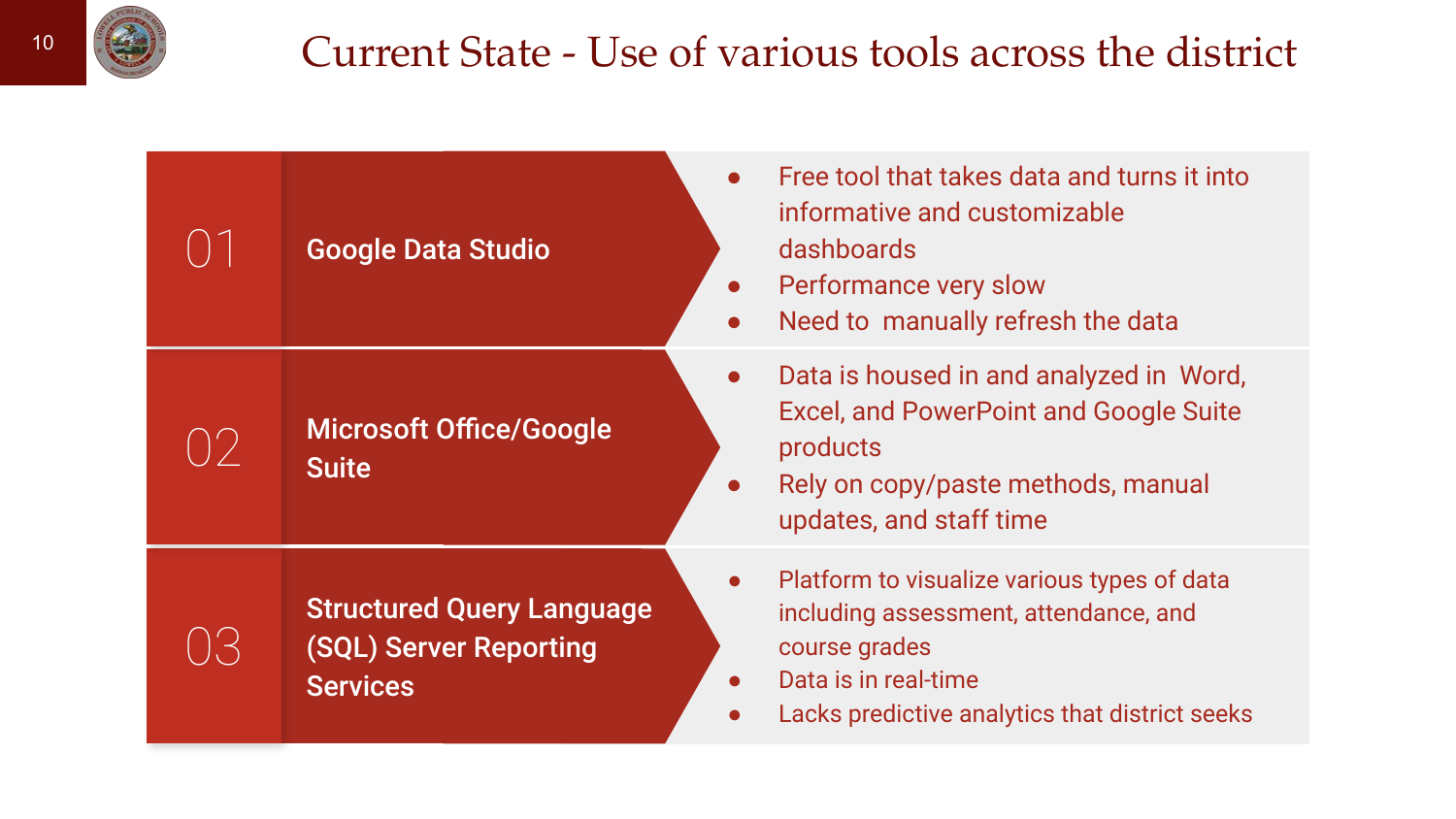

#### Future State -

Proposed Options to **BUY or BUILD** a system-wide data system

| <b>Proposed Options</b>                                                            | <b>Description</b>                                                                                                                                                                                                                   |
|------------------------------------------------------------------------------------|--------------------------------------------------------------------------------------------------------------------------------------------------------------------------------------------------------------------------------------|
| Choose one of the vendors that the<br>committee vetted through the RFP<br>process. | Sharing of data through .csv files<br>$\bullet$<br>using a Secure File Transfer<br>Process (SFTP).<br>Aspen only has capabilities to<br>$\bullet$<br>export one table at a time.<br>Labor intensive for district staff.<br>$\bullet$ |
| Abandon the RFP process and explore<br>other vendor companies.                     | Explore vendors that did not<br>$\bullet$<br>respond to RFP process<br>Labor intensive for district staff.<br>$\bullet$                                                                                                              |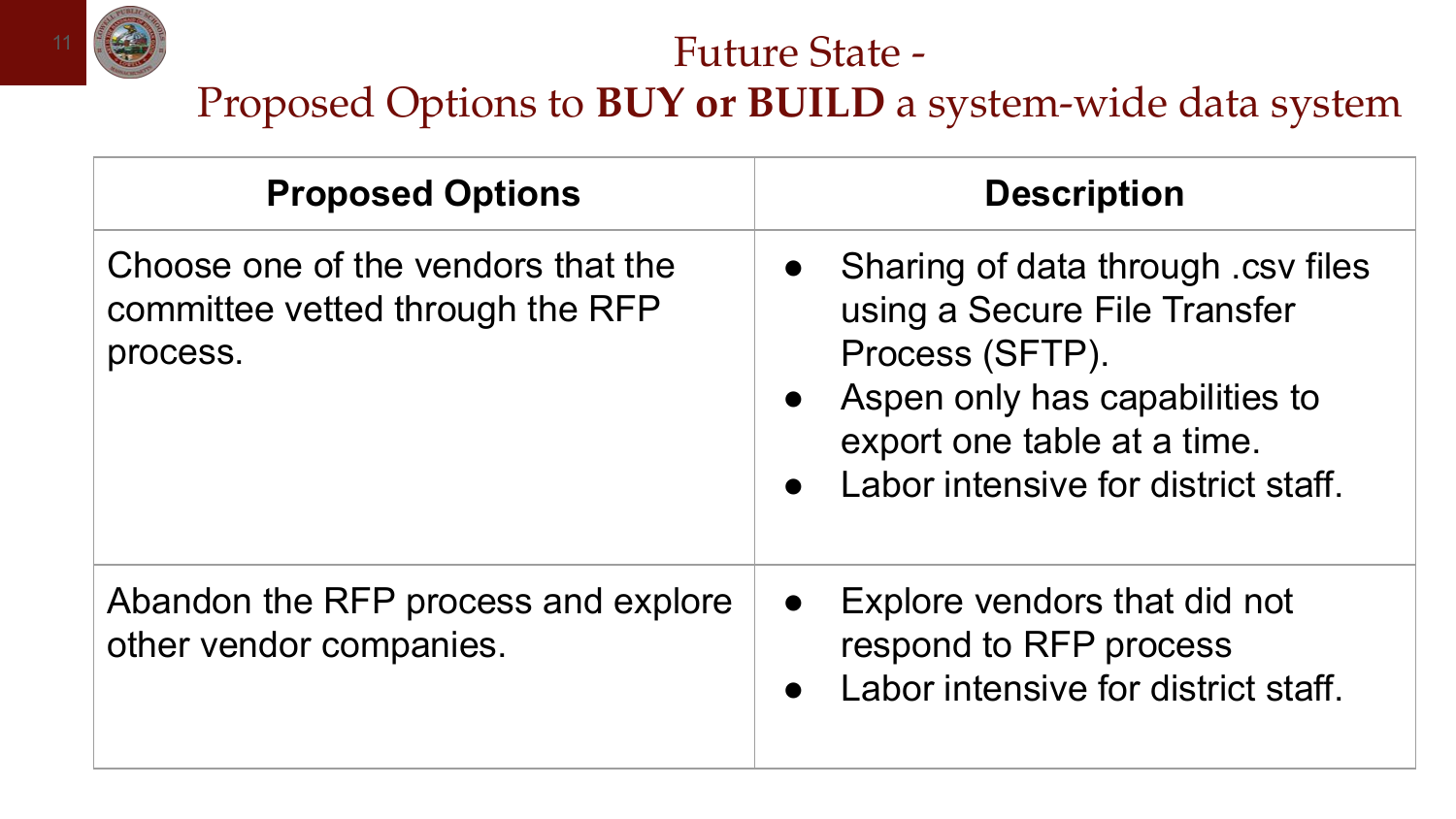

## **Future State -**

**Proposed Options to create a system-wide data system**

| <b>Proposed Options</b>                                                               | <b>Description</b>                                                                                                                                                                                                                             |
|---------------------------------------------------------------------------------------|------------------------------------------------------------------------------------------------------------------------------------------------------------------------------------------------------------------------------------------------|
| Partner with Aspen and use their<br>new data visualization platform.                  | $\bullet$ 'Out of the box' data visualization tool.<br>No ability to customize these views<br>$\bullet$<br>currently.<br>Anticipated release date with the next 18<br>$\bullet$<br>months.                                                     |
| <b>Partnership with UMass Lowell</b><br>on creating a system-wide<br>learning system. | Development of comprehensive<br>$\bullet$<br>dashboard for each school this spring.<br>Lead the district in developing data<br>$\bullet$<br>systems that we seek to customize to our<br>own specifications and create a<br>sustainable system. |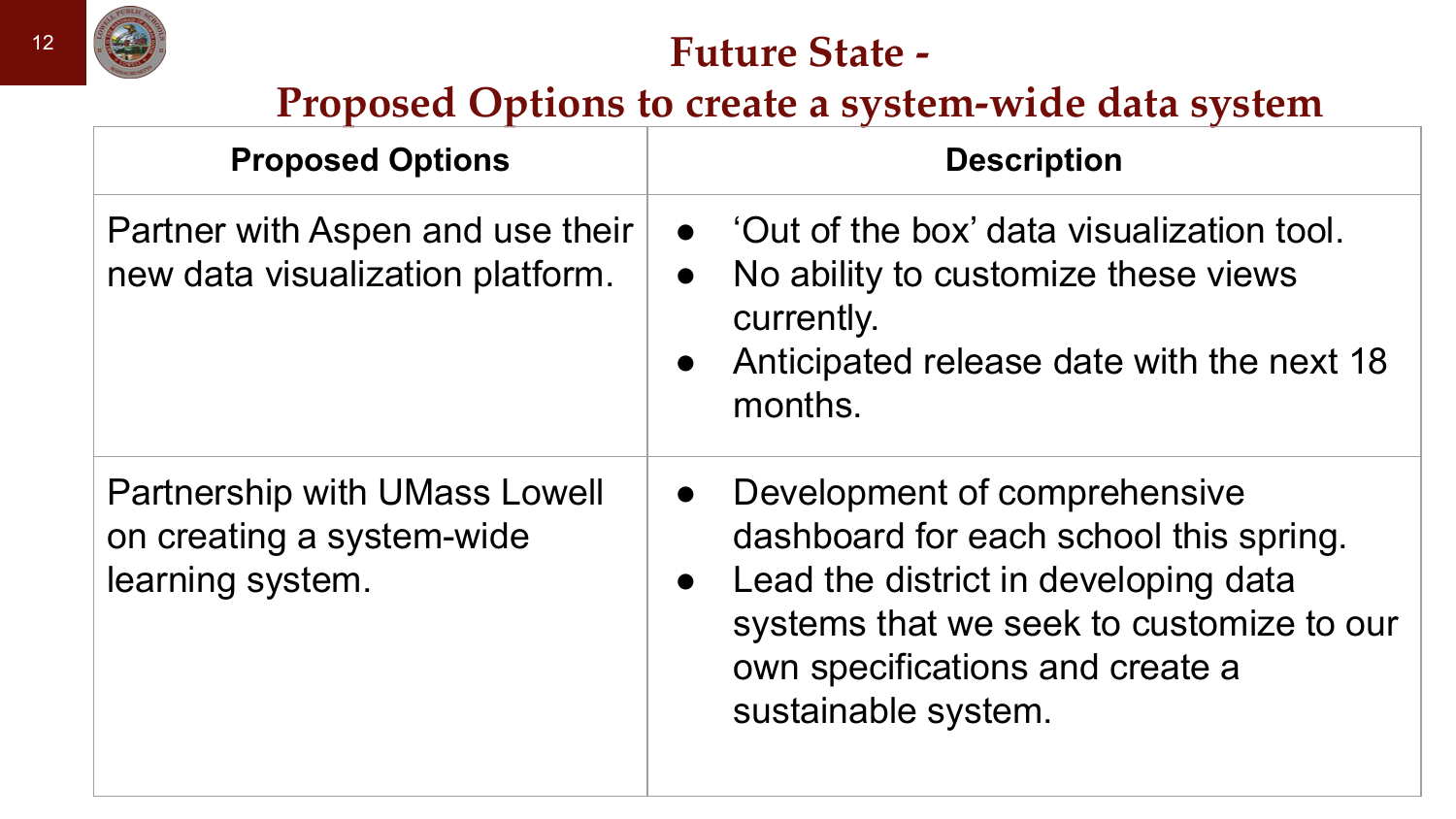

<sup>13</sup> *Key Questions* 

- 1. What is high performance?
- 2. How do we raise all schools while simultaneously closing the performance gap among schools?
- 3. How are families informed and empowered to make choices among schools?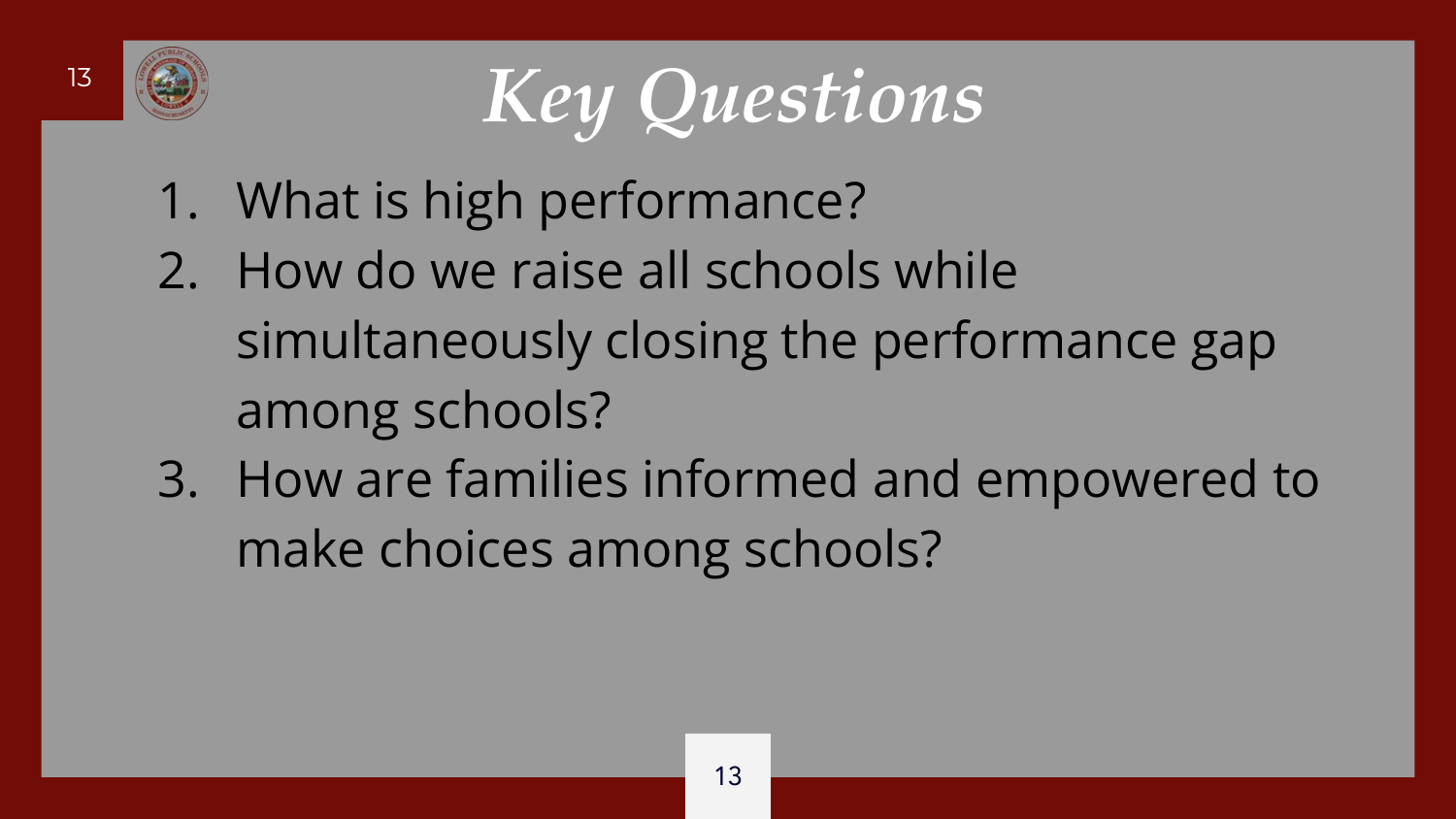

<sup>14</sup> *Key Questions*

- 1. What is high performance?
- *2. How do we raise all schools while simultaneously closing the performance gap among schools?*
- 3. How are families informed and empowered to make choices among schools?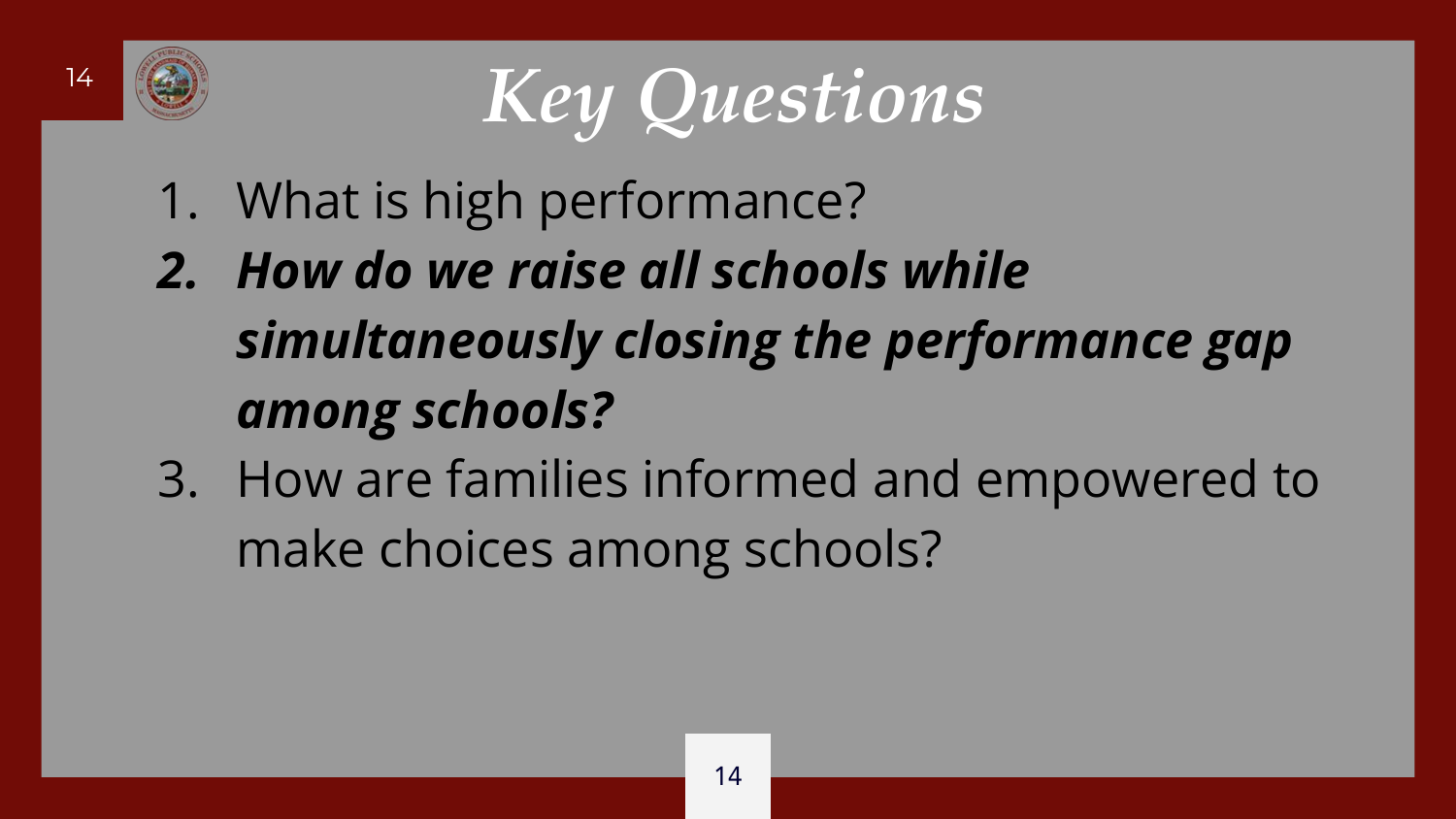## **DIFFERENTIATED SUPPORT & ACCOUNTABILITY**

Providing schools with both the degree of site-based, decision-making flexibility and the type of external, centralized support they need when they need it

*School Support Based on a Theory of School Improvement*

#### **COMMUNITY OF PRACTICE**

**The Culture Drives the Work**

**The Work Drives the Culture**

**Learning the Work**

**Establishing the Preconditions for Learning**

**UNSTABLE ENVIRONMENT**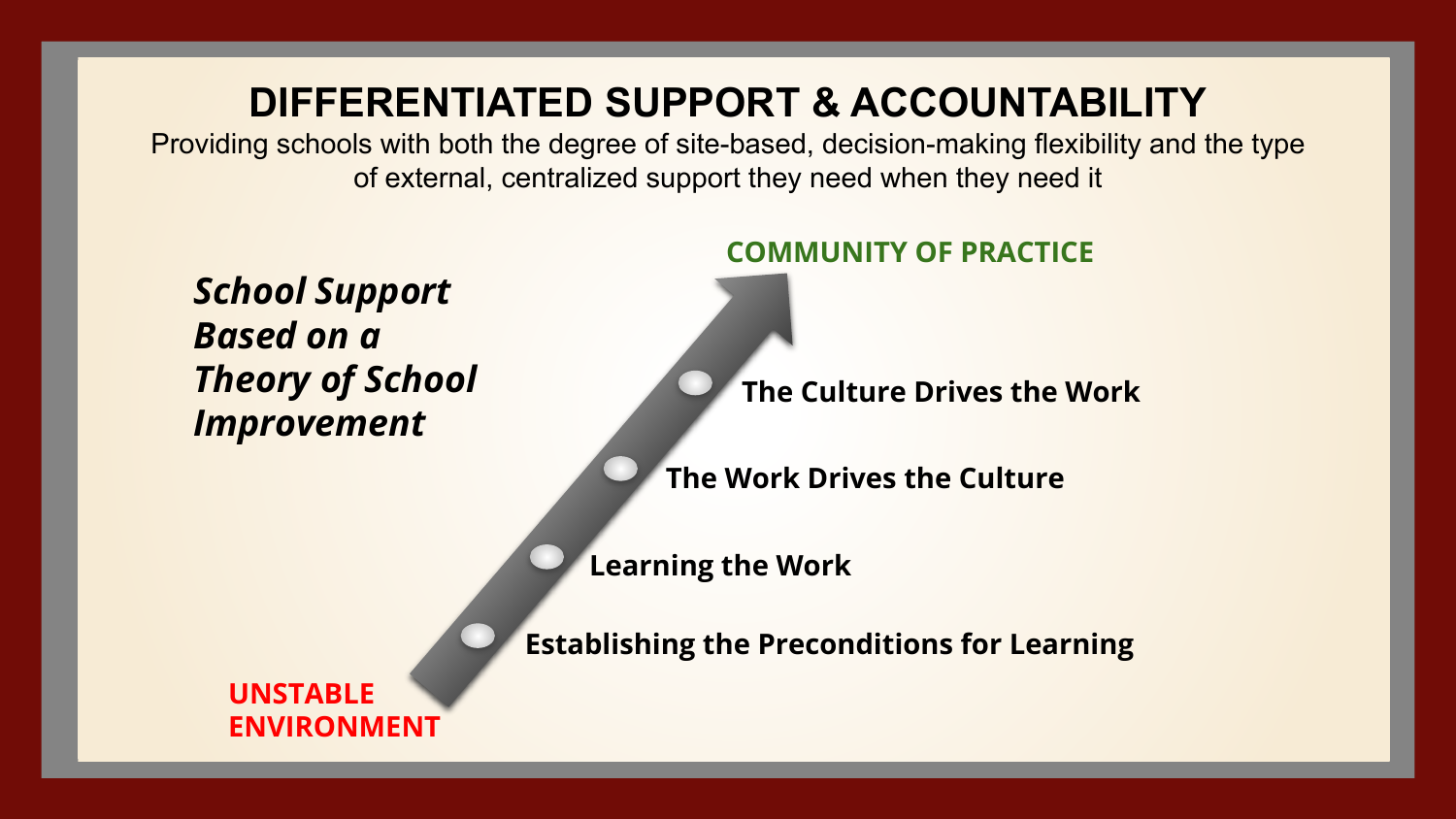## **DIFFERENTIATED SUPPORT & ACCOUNTABILITY**

Providing schools with both the degree of site-based, decision-making flexibility and the type of external, centralized support they need when they need it

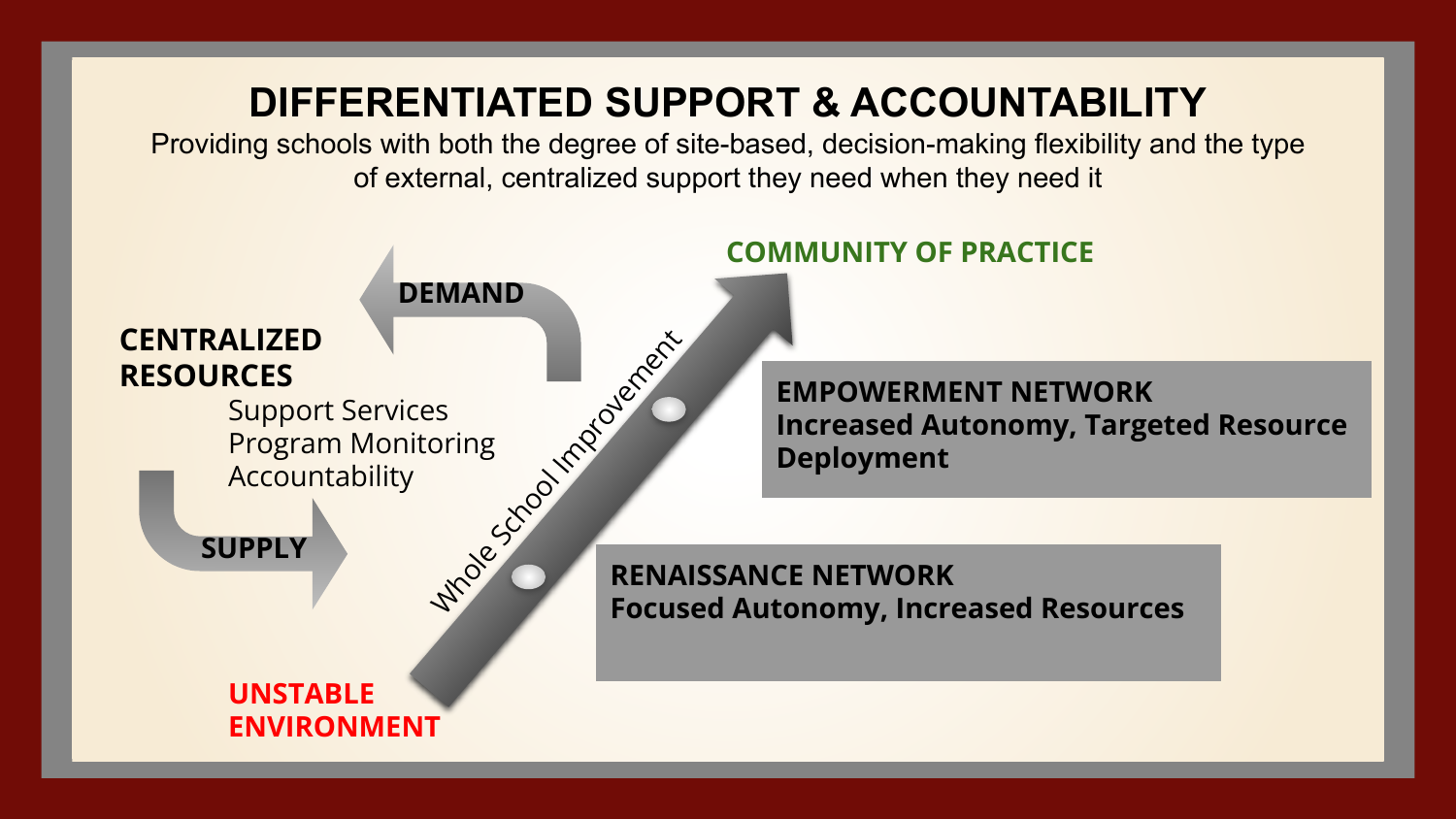## **DIFFERENTIATED SUPPORT & ACCOUNTABILITY**

Providing schools with both the degree of site-based, decision-making flexibility and the type of external, centralized support they need when they need it

- Collaborative development of school-based budgets
- Targeted Interventions for Students
- Increased Professional Development for Teachers
- Support for Engaging Families in the Learning Process
- Frequent on-site coaching and support

#### **RENAISSANCE NETWORK EMPOWERMENT NETWORK**

- Greater discretion with school-based budgeting process
- Coaching and guidance to support school-based decisions
- Targeted resources provided based on individual school performance data
- Regular on-site progress monitoring and feedback
- School-based decisions influence centralized decisions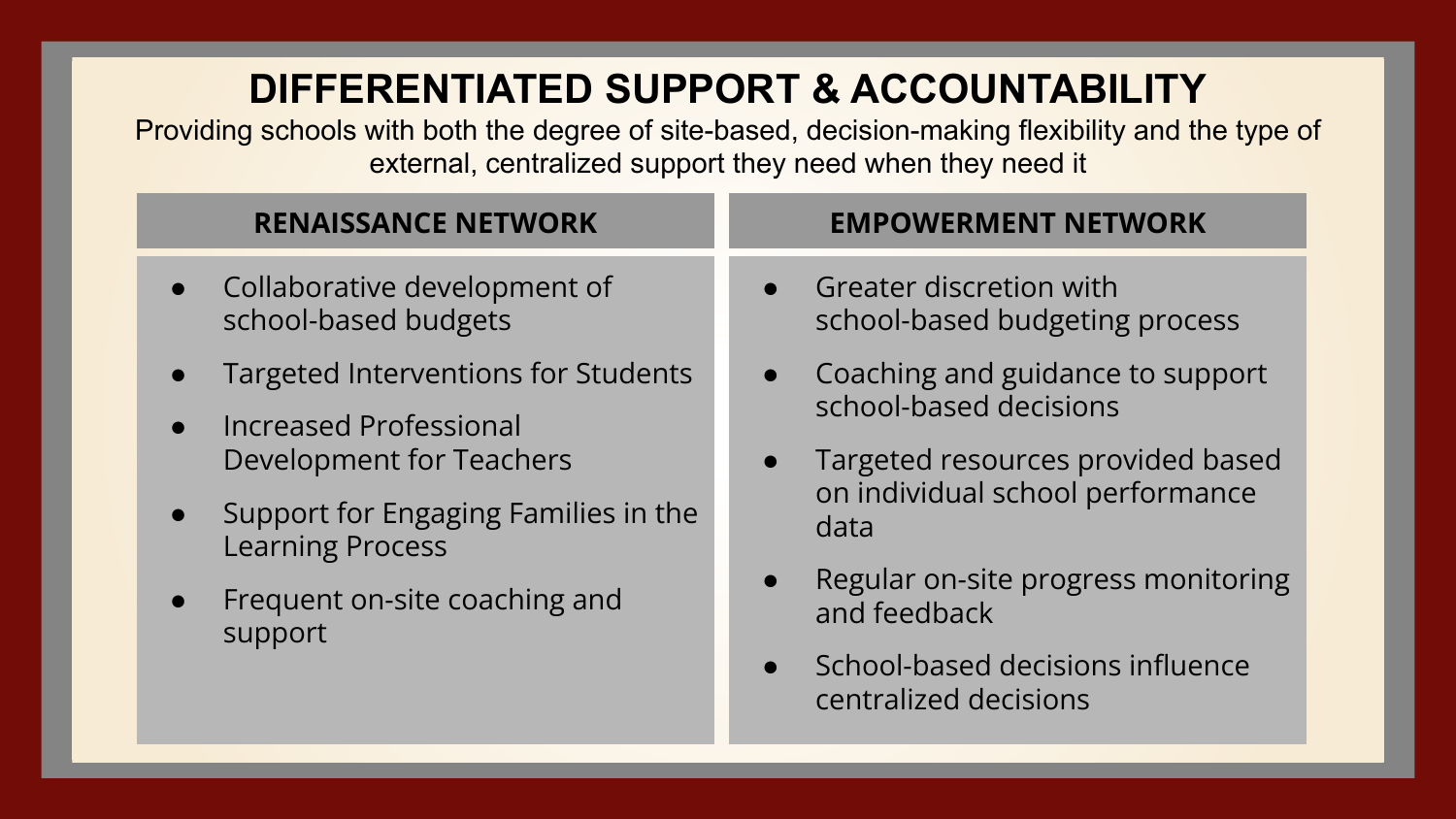

# <sup>18</sup> *How does data support this work?*

## **Systems and structures for visualizing and tracking progress and making adjustments:**

- Teacher- and student-specific data that are used to improve instruction and target interventions.
- School structures for tracking progress and making mid-course corrections.
- Regular assessment of the fidelity of implementation of programs/curricula through classroom observations, conversations with teachers, and focused learning walks to identify areas where teachers need additional support in using the curricula.